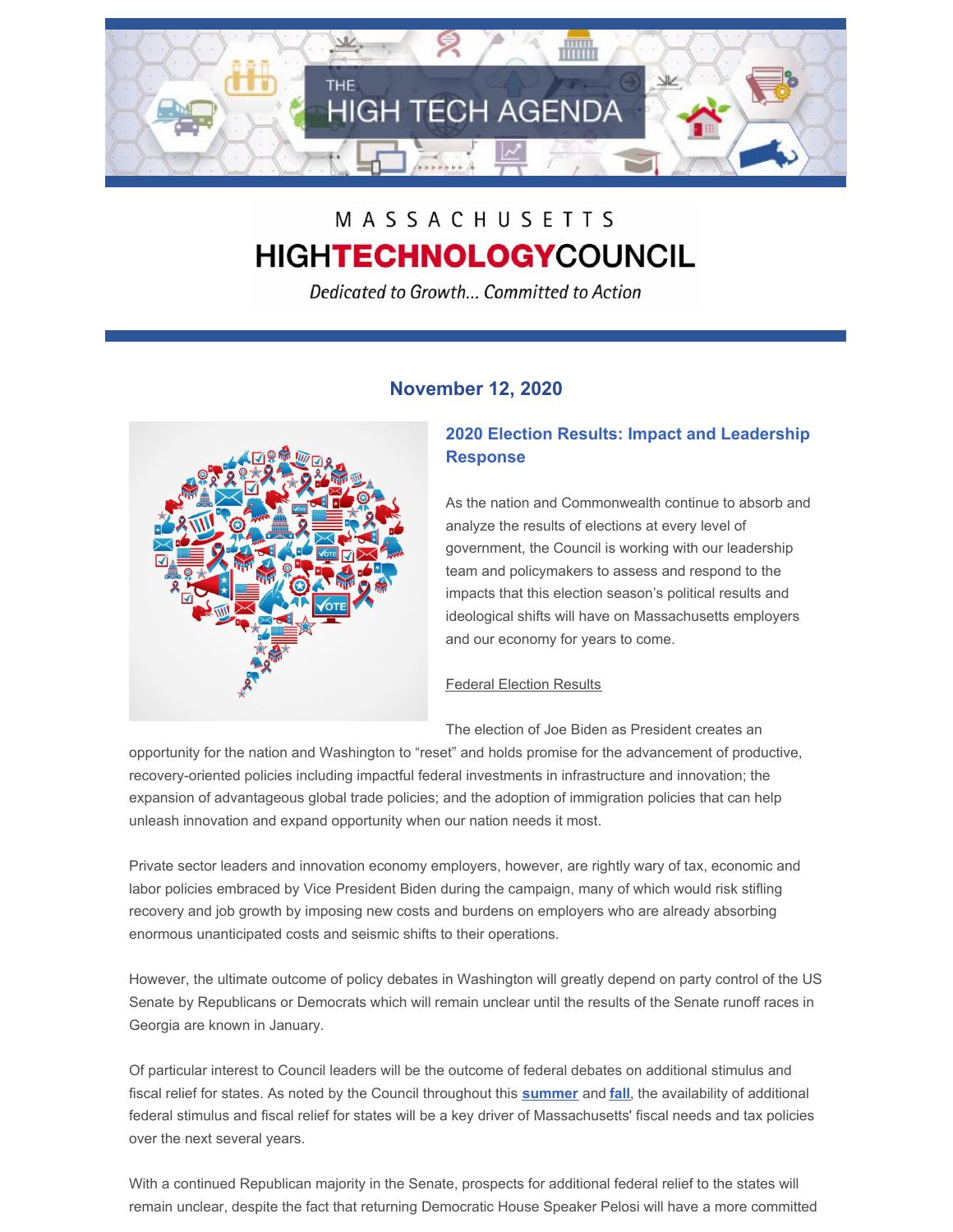ally in the White House in pursuit of large-scale federal relief to states. Should the Senate flip to Democratic control, large scale federal aid to states in 2021 would become an increasingly likely outcome, including potential federal support for Massachusetts at levels that could significantly or completely alleviate state revenue impacts from COVID-19 over the next few fiscal years. Governor Baker and state legislative leaders will be wise to continue to manage state budgeting decisions in alignment with developments and progress on the federal relief front.

#### Massachusetts Legislative Elections: Partisan Imbalance Expands

In Massachusetts, all 200 state legislative seats were up for election, though just 50 races were contested and one-party dominance of the legislature by Democrats will expand as the legislature's small Republican majority shed 5 of the 35 seats they held at the start of 2020.

When the 192nd biennial Massachusetts legislature convenes on January 6, 2021, the State Senate will include just 3 Republican members (down from 6 ) along with 37 Democrats. The House of Representatives will include 127 Democrats, 32 Republicans and 1 Independent.

To date, state legislative leaders and Baker Administration officials, many of whom have been tempered by the experience of managing budget crises in prior downward economic cycles, have wisely resisted calls for tax-first approaches to the state's fiscal challenges and should continue to do so to support recovery and job growth.

Maintaining Massachusetts' high quality of life and supporting the Commonwealth's continued investment in shared priorities will require state leaders to embrace innovative approaches to delivering state services (including reforms that have been resisted in the past) without creating long-lasting damage to the prospects of a sustained economic recovery.

With Massachusetts employers continuing to absorb the costs and disruption of the COVID-19 economic shutdown, state policymakers should resist policies that would increase costs on employers and impede investment and economic growth.

The end of the 2020 election cycle provides an opportunity for Massachusetts political, civic and economic leaders to come together as a to move forward with policy choices that will help employers and individuals recover and restore the Massachusetts economy to the shining success it was less than a year ago. **Other State Ballot Question Highlights** 

The Council and a growing coalition of economic leaders concerned about the damaging impacts of the proposed new tax Amendment to the State Constitution that legislators have advanced toward the 2022 Massachusetts state ballot, are paying close attention to **ballot [question](https://taxfoundation.org/2020-ballot-measure-election-results/?utm_source=Tax+Foundation+Newsletters&utm_campaign=30ebdfd655-RSS_EMAIL_CAMPAIGN&utm_medium=email&utm_term=0_8387957ec9-30ebdfd655-429448701&mc_cid=30ebdfd655&mc_eid=533069290b) results** from **[several](http://www.mhtc.org/wp-content/uploads/2020/11/WSJ-Voters-Mostly-Reject-Tax-Hikes-11.8.20.pdf) other states** last week:

- Illinois voters rejected by a 55% to 45% margin a proposed amendment to the Illinois Constitution that would eliminate the state's uniform tax rate.
- In Colorado, where one proposed initiative to impose a graduated income tax failed to qualify for this year's ballot, voters approved a separate ballot initiative reducing the state tax rate on personal and corporate income. In addition to approving this year's tax reduction question, citizens in "purple" state Colorado voted in 2019 to maintain a "Taxpayer Bill of Rights" cap on state revenue growth originally enacted in 1992.
- Arizona voters approved a ballot question to increase taxes on incomes over \$250,000. As with the pending 2022 Massachusetts ballot question, the Arizona initiative was advanced with millions of dollars in funding from unions representing public employees, including those who led a state-wide teachers' strike in 2018.

In addition to these tax-specific questions, the Council was closely watching a California ballot initiative to counter 2019 legislative changes to state law which radically altered how workers are classified as employees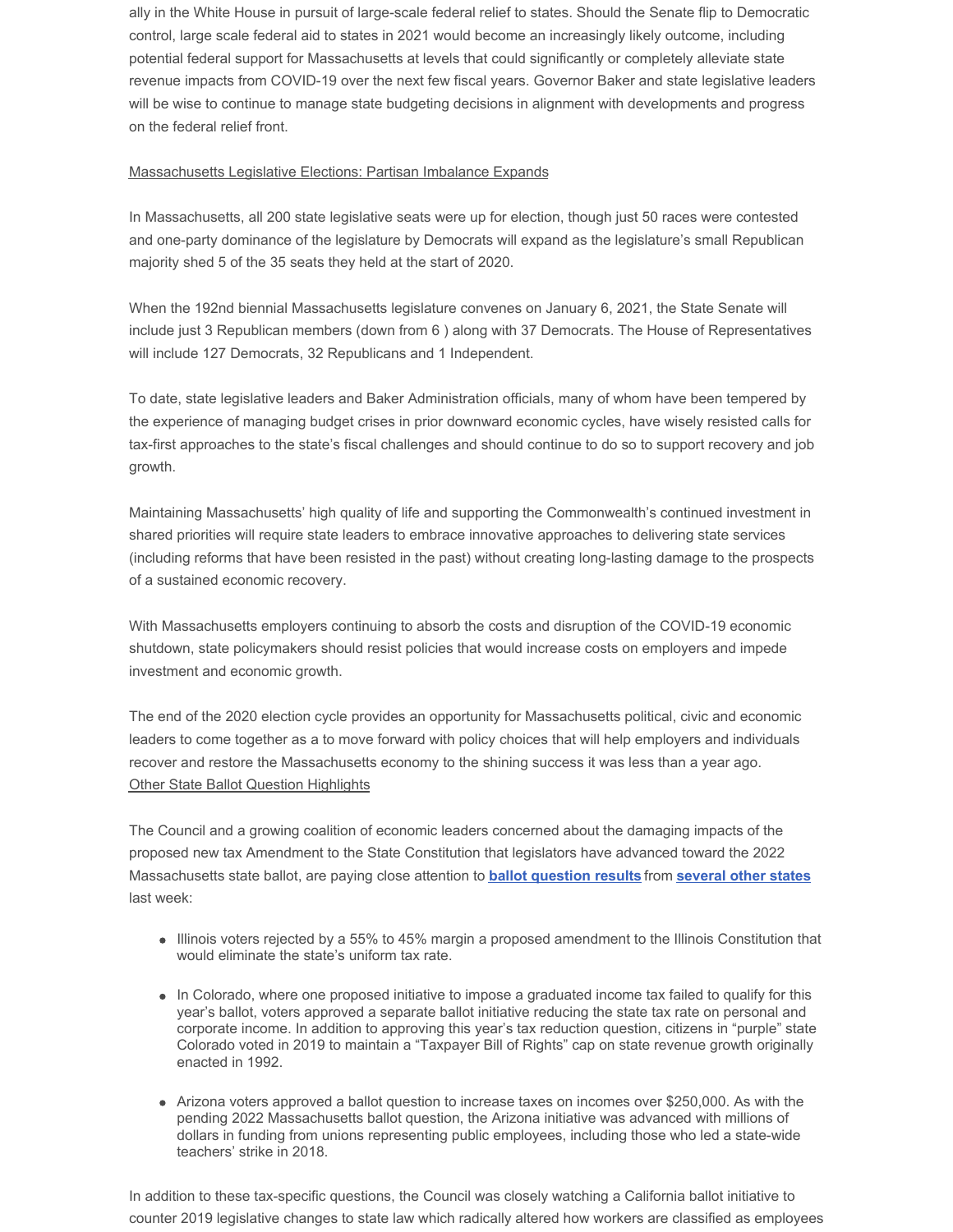or independent contractors. The overwhelming approval by a 58% to 41% margin was seen as a victory for gig economy workers and innovation economy companies and will help inform policy choices in Massachusetts, where similar proposals to reclassify independent contractors as employees are active.

# **Council Policy Advocacy Supporting Conditions for Recovery and Job Creation in Massachusetts**

As reported in our**[October](http://www.mhtc.org/wp-content/uploads/2020/10/Public-Policy-Update-10.8.20.pdf) 8 Public Policy Update**, the Council is continuing to advocate for public policy choices that support a robust and sustained economic recovery and job creation across the Commonwealth.



In an August 17**[President's](http://www.mhtc.org/wp-content/uploads/2020/08/Presidents-Bulletin-Restoring-a-Competitive-Mass.-Economy-8.17.20.pdf) Bulletin** and October 7 **[Legislative](http://www.mhtc.org/wp-content/uploads/2020/10/Memo-to-ANF-SWM-HWM-re-Fiscal-and-Econ.-Outlook-10.7.20.pdf) Memo**, the Council urged elected officials to

approach state budgeting decisions deliberately; avoid the "tax-first" approach to meeting the Commonwealth's fiscal needs advanced by some; and wait for the results of our national elections which will determine the scope of additional federal fiscal relief to states--a key factor that will significantly shape Massachusetts' fiscal needs and outlook for FY21 and beyond.

The Council and a growing chorus of job creators and economic leaders is voicing support for policy approaches that will support a sustained recovery by creating a climate for job creation and economic opportunity for all, including via this **[November](http://www.mhtc.org/wp-content/uploads/2020/11/Business-Group-Letter-on-Revenues-and-Recovery-11.2.20.pdf) 2 letter to state legislative leaders**from more than 25 Massachusetts business and employer organizations.

Later this month, the Council will be convening members for a discussion of immediate and long-term policy opportunities and risks and to develop our policy agenda for 2021 and the years to come. Watch your inbox for your invitation to these member-only sessions and contact **Mark [Gallagher](mailto:mark@mhtc.org)** to learn more about how you can shape and support the Council's public policy agenda and advocacy efforts.

# **Committed to Action: Council's Diversity, Equity and [Opportunity](https://em-ui.constantcontact.com/em-ui/em/page/em-ui/email#) Initiative Builds Momentum**

Council C-suite and senior executive members were recently invited to "commit to action" and join an anchor team who will drive the Council's **Diversity, Equity & Opportunity Initiative**. The effort has been under development since we announced it in July at our 2020 Annual Meeting.

A series of weekly virtual roundtables in September amplifying Council members' commitments and perspectives on the topic helped inform the next phase of this multi-year commitment. A virtual highlight "recap" of the September roundtable series can be viewed **[HERE](https://vimeo.com/464425117)**.

In partnership with a team led by **Rob Ruffin, Expert Vice President,Bain & Co.**, and with the support of **Judy Hou, Bain Capital Fellow at Harvard Business School**, an anchor team of 24 Council leaders will meet virtually in **November** to provide input and refine our effort, which will be rolled out at our**December 8, 2020** Board of Director's meeting. The project includes: 1) creating a fact base and call to action; 2) refining the rollout plan; and 3) creating a 2021 program to build a "best demonstrated practices" playbook and implementation plan.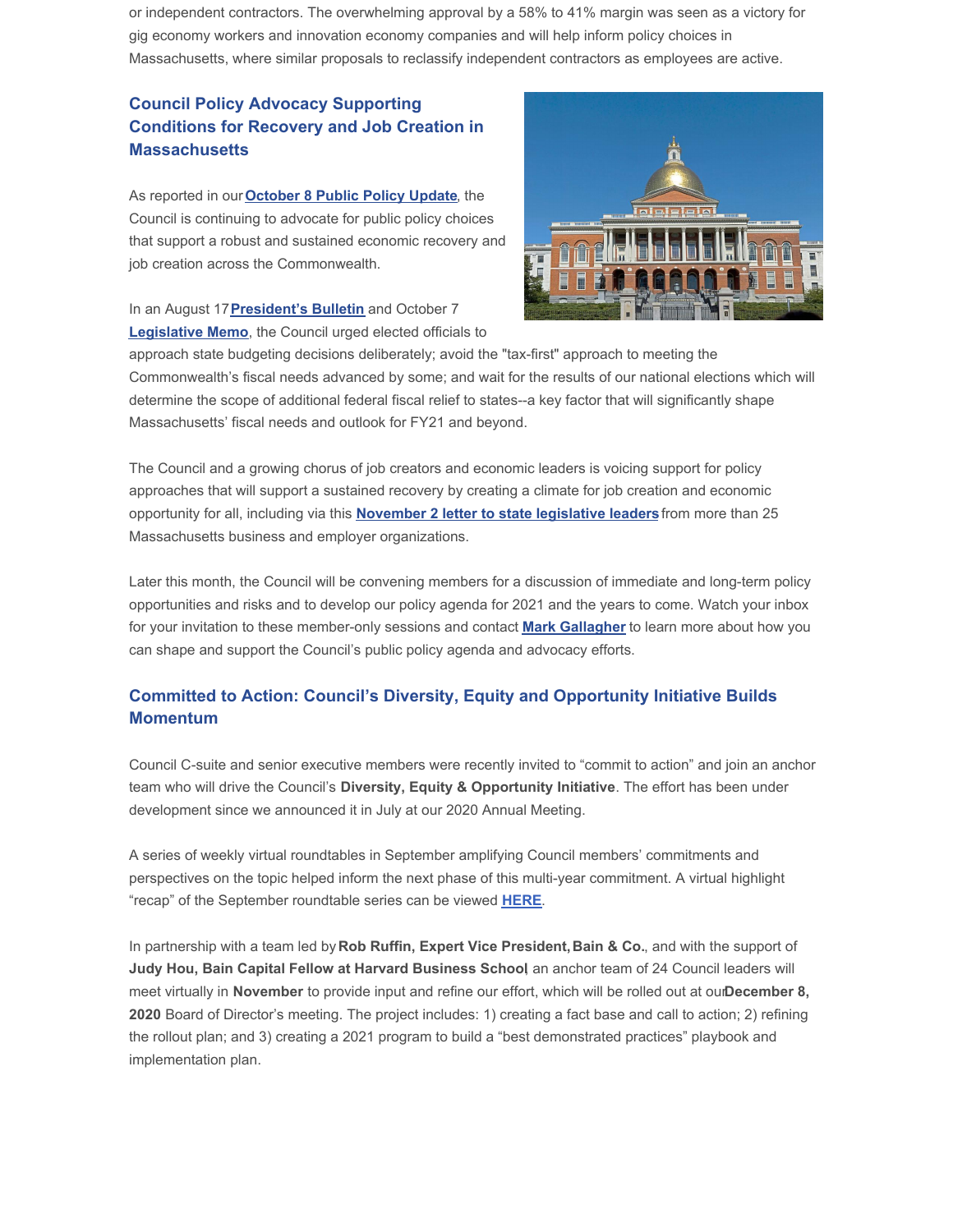#### DEO transformation is a journey requiring significant and sustained commitments from MHTC members



With a growing commitment to action from the Council's Board of Directors and leadership team, the Council's Diversity, Equity and Opportunity Initiative is building momentum as a unique vehicle for C-suite engagement and collaboration on impactful responses to the racial equity and justice issues facing the Commonwealth and our nation.

Visit the Council's website to view **roundtable video [recordings](http://www.mhtc.org/events/program-policy-roundtable-events/) and resources**and watch your inbox for news about upcoming DEO events and engagement opportunities.

To learn more about how you and your [organization](mailto:chris@mhtc.org) can help lead the Council's DEO Initiative contactChris **Anderson**.

#### **Women in the Workplace 2020: A Critical Crossroads**

The Council's **Women in [Leadership](http://www.mhtc.org/advocacy/women-in-leadership/) Initiative**, sponsored in 2020 by PTC, invites you to join fellow Council members and innovation economy leaders online on **Thursday December 3 from 4:30 PM to 6:30 PM** for Women in the Workplace 2020: A Critical Crossroads, our annual year-end event focused on key data and findings from the *Women in the [Workplace](https://www.mckinsey.com/featured-insights/diversity-and-inclusion/women-in-the-workplace)* report from McKinsey & Company and LeanIn.Org.

While the impact of COVID-19 has been widely felt, the 2020 edition of the Women in the Workplace report reveals that the pandemic could set the female workforce back by decades. With as many as one in four US women contemplating scaling back or leaving their career, a new crisis has emerged for employers in America.

Attendees of our December forum will hear from organizational and thought leaders about the choices companies have now and the resounding effect they'll have on women leaders well into the future.

Co-hosted by Women in Leadership Initiative knowledge partner McKinsey & Company and Council member reacHIRE this year's event will feature:

- Findings and Themes from the*Women in the Workplace 2020* Report*:* Presented by Megan Greenfield, Partner, McKinsey & Company,
- Building Blocks To Success: Remarks from Ann Klee, Executive Vice President of Business Development, Suffolk Construction.
- Deterring the Downshift: An executive-level discussion led by Addie Swartz, CEO of reacHIRE with panelists:
	- Scott Couto, EVP & Head of North America, Columbia Threadneedle Investments
	- Pamela Everhart, SVP, Regional Public Affairs & Community Relations, Fidelity Investments
	- Jennifer Reilly, Chief Human Resources Officer, MKS Instruments
	- Jane Steinmetz, Boston Office Managing Principal, EY

Council Director and **PTC Chief Strategy Officer Kathleen Mitford** will close the event with a discussion of the Women in Leadership Initiative's objectives and action steps for 2021.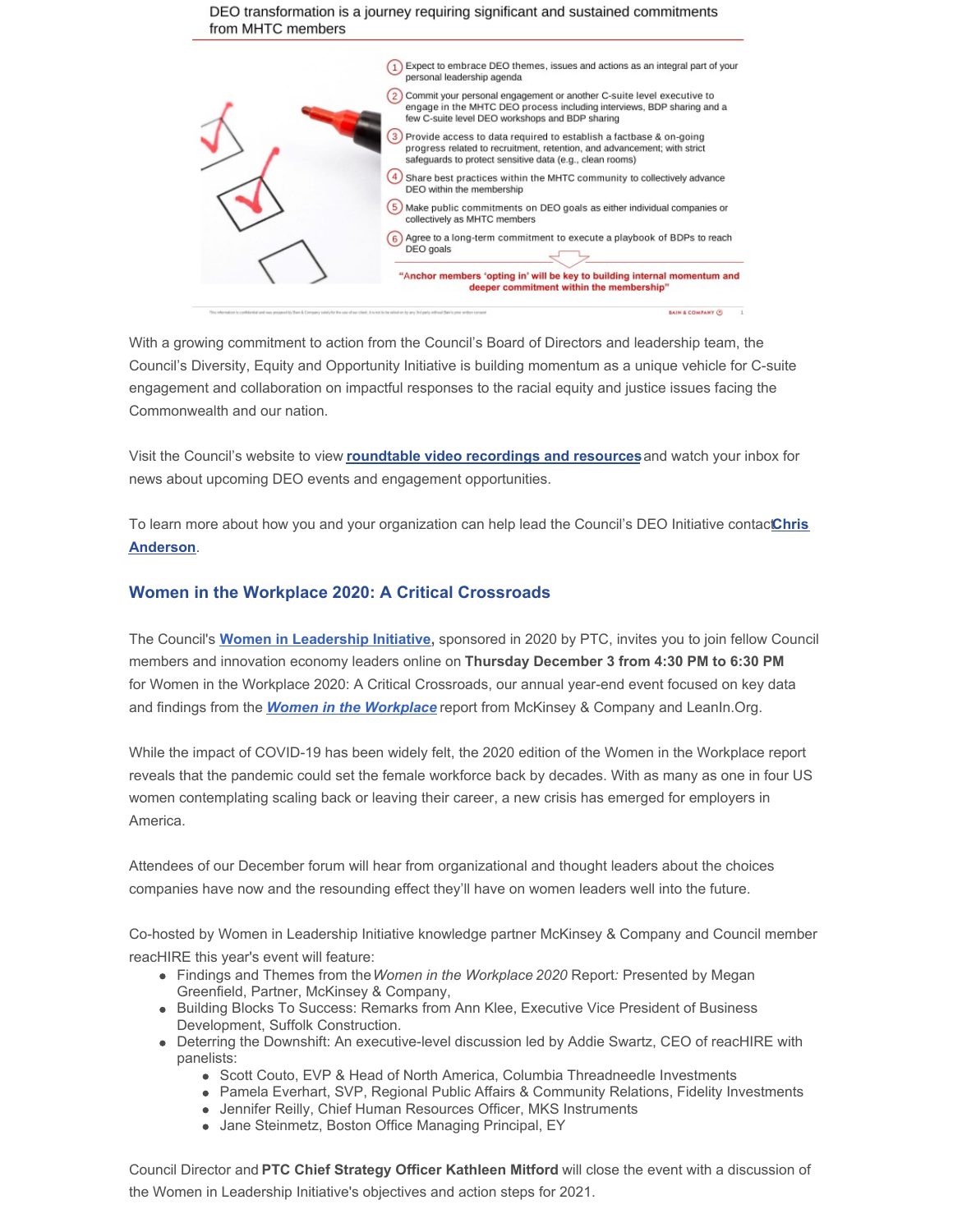Attendance is complimentary, but pre-registration is required via the**Critical [Crossroads](https://link.edgepilot.com/s/27db0e59/xz1UpNJWXES7ylKdBTUjMw?u=https://www.eventbrite.com/e/women-in-leadership-critical-crossroads-tickets-128205709729?aff=MHTCemail) event webpage**.

On September 23, the WIL Initiative hosted it's final 2020 roundtable with a focus on*[Unconscious](https://vimeo.com/461517212) Bias: Advancing an Inclusive Workplace*. Hosted by PTC, our 2020 WIL Initiative Sponsor, the event featured programming led by Trish Foster, Executive Director of the Bentley University Center for Women & Business and remarks from Jim Heppelmann, President and CEO of PTC.

Roundtable attendees also participated in an interactive panel discussion with:

- Nellie Borrero, Managing Director-Senior Global Inclusion & Diversity Lead, Accenture
- Stephen Denny, Head of Human Resources, Diversity & Inclusion, Putnam Investments
- Kathleen Mitford, EVP, Chief Strategy Officer, PTC

In October, Addie Swartz and the WIL Initiative leaders from reacHIRE worked with the Council to host a webinar on Aurora: A New Solution to Engage & Retain Professional Women and to share exclusive Aurora opportunities and offers available to Council members. Designed to help address the "first broken rung" for early-career women, Aurora provides companies an innovative and effective way to empower and retain the talent they work so hard to find. Learn more about this offer by emailing **Ellen [Oliver](mailto:eoliver@reachire.com)** at reacHIRE and view a recording of the webinar **[HERE](https://www.reachire.com/aurora/mhtc-aurora/)**.

Contact **Mark [Gallagher](mailto:mark@mhtc.org)** to learn more about how you and your organization can help lead the Council's WIL Initiative.

#### **Council Member Opportunity: McKinsey Early Stage Investor Conference 2020**

Council member McKinsey & Co. is hosting its annual*Early Stage Investor Conference* from December 7 to 11 and has generously extended an invitation to Council members and friends to attend.

The event has already attracted over 350 startup applications and nearly 1,000 leaders are expected to attend to learn about cutting edge work done by these startups and to network with similarly interested leaders from across the globe. The conference agenda is organized around 5 timely topic "tracks" - biotech, medtech, healthtech, fintech, femtech, and sustainability.

For more details and to register visit the**ESIC 2020 [information](https://www.mckinsey.com/features/early-stage-investor-conference/overview) site**.

## **Council Partner Focus: QUBIC Labs**

The Council is proud to introduce QUBIC Labs as a new Council partner. Based in Quincy, nonprofit QUBIC Labs is a startup incubator and innovation hub focused on helping entrepreneurs and innovators to develop world-class companies to serve businesses, governments, and people.

QUBIC's mission is to create 1000 technology jobs over the next 10 years and stimulate the innovation economy South of Boston with a focus on helping early stage companies access space, services, strategic support and growth capital. For larger, established companies managing evolving work models, QUBIC Labs offers co-working and office resources and has been helping companies understand the best combination of space and technology to help support a productive workforce.

To learn more about QUBIC Labs, please contact co-founder and CEO**John [O'Keeffe](mailto:john@qubiclabs.com)**.

### **OUR MISSION**

The Massachusetts High Technology Council, Inc. is an organization of CEOs and senior executives representing technology companies, professional services firms, and research institutions who are dedicated to creating and